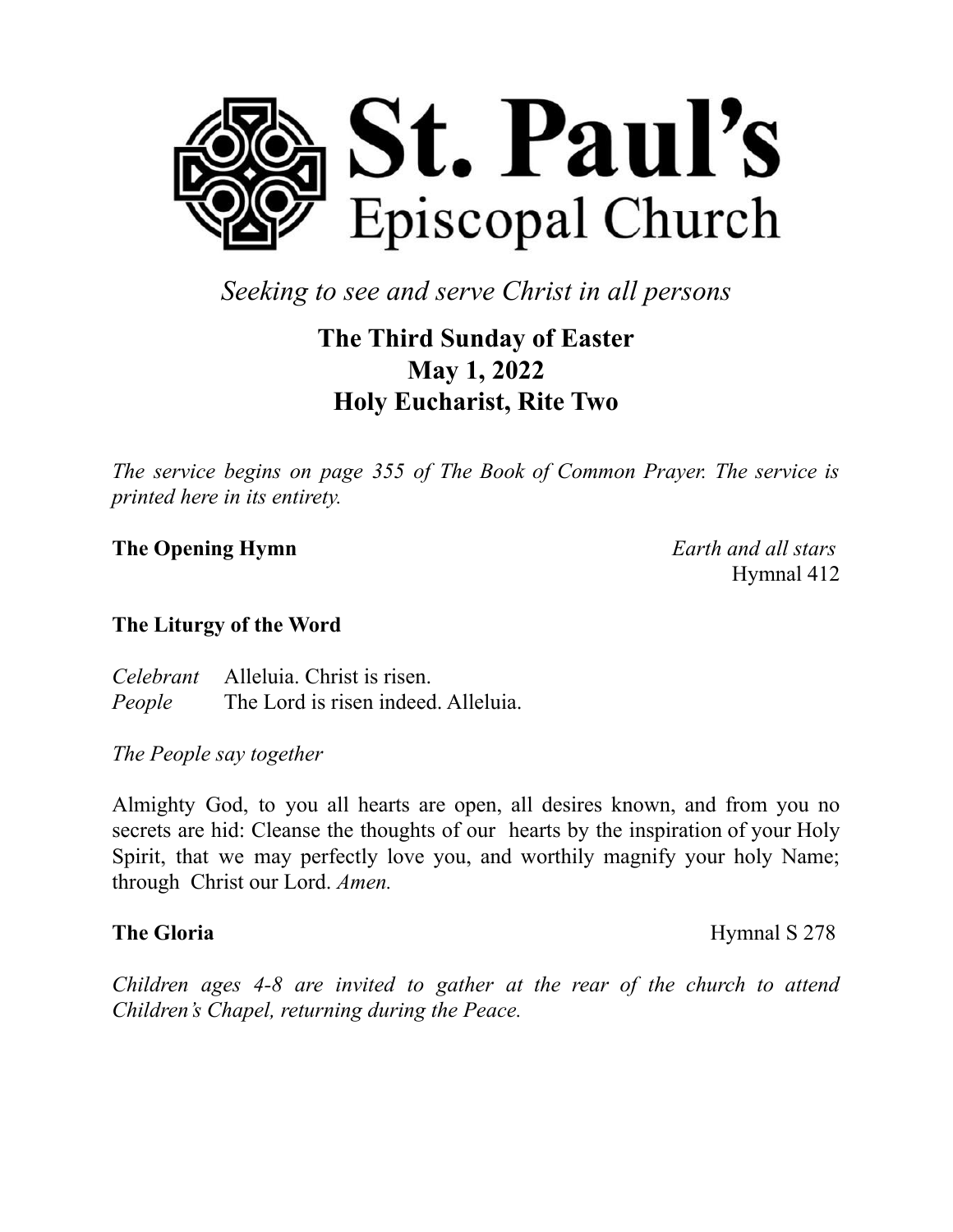### **The Collect of the Day**

*Celebrant* The Lord be with you. *People* And also with you. *Celebrant* Let us pray.

O God, whose blessed Son made himself known to his disciples in the breaking of bread: Open the eyes of our faith, that we may behold him in all his redeeming work; who lives and reigns with you, in the unity of the Holy Spirit, one God, now and for ever. *Amen.*

# **The First Lesson: Acts 9:1-9**

Saul, still breathing threats and murder against the disciples of the Lord, went to the high priest and asked him for letters to the synagogues at Damascus, so that if he found any who belonged to the Way, men or women, he might bring them bound to Jerusalem. Now as he was going along and approaching Damascus, suddenly a light from heaven flashed around him. He fell to the ground and heard a voice saying to him, "Saul, Saul, why do you persecute me?" He asked, "Who are you, Lord?" The reply came, "I am Jesus, whom you are persecuting. But get up and enter the city, and you will be told what you are to do." The men who were traveling with him stood speechless because they heard the voice but saw no one. Saul got up from the ground, and though his eyes were open, he could see nothing; so they led him by the hand and brought him into Damascus. For three days he was without sight, and neither ate nor drank.

| Lector | The Word of the Lord. |
|--------|-----------------------|
| People | Thanks be to God.     |

# **The Psalm: 30**

| 1 I will exalt you, O Lord,                            |
|--------------------------------------------------------|
| because you have lifted me up *                        |
| and have not let my enemies triumph over me.           |
| 2 O Lord my God, I cried out to you, *                 |
| and you restored me to health.                         |
| 3 You brought me up, O Lord, from the dead; *          |
| you restored my life as I was going down to the grave. |
| 4 Sing to the Lord, you servants of his; *             |
| give thanks for the remembrance of his holiness.       |
| 5 For his wrath endures but the twinkling of an eye, * |
| his favor for a lifetime.                              |
|                                                        |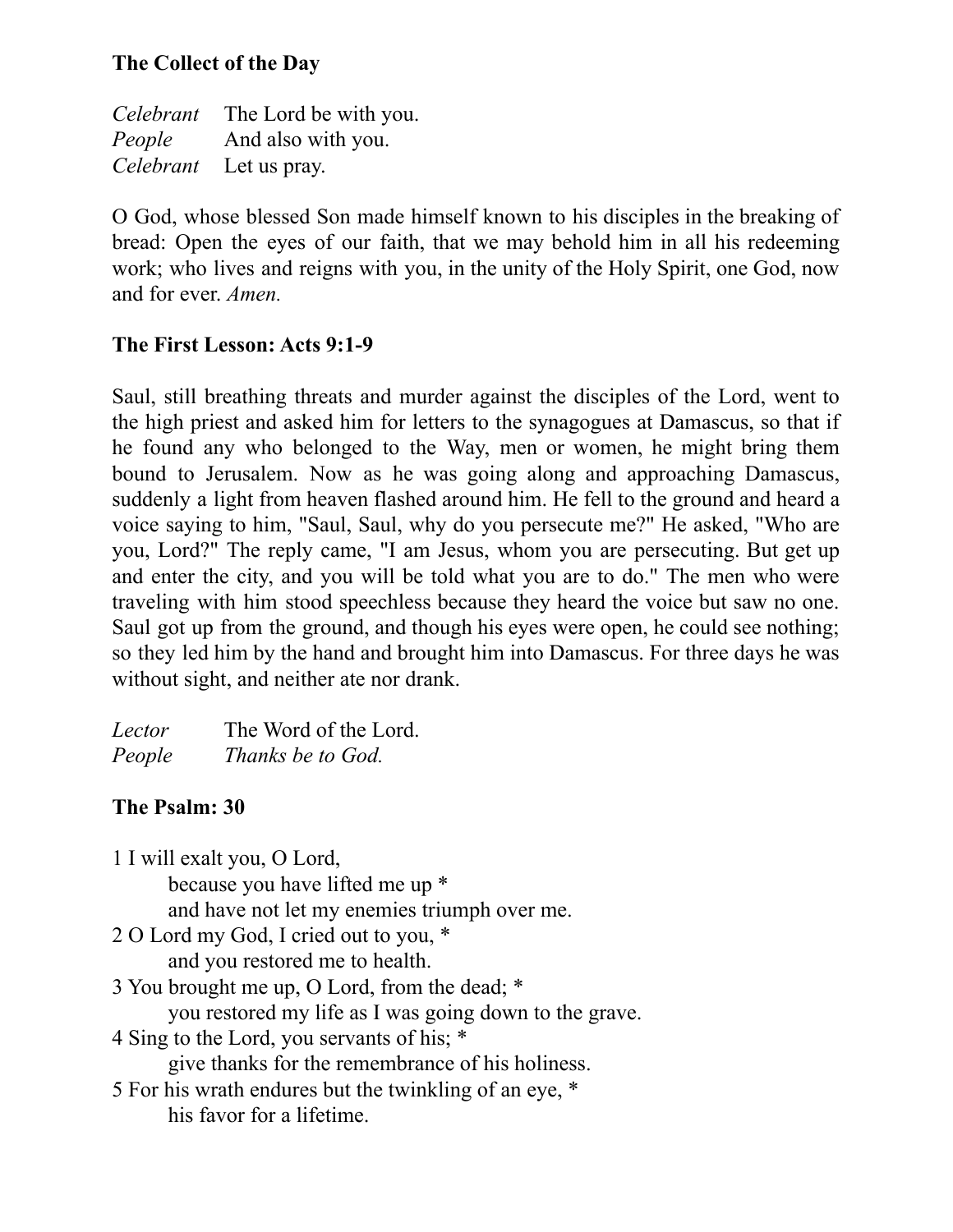6 Weeping may spend the night, \* but joy comes in the morning. 7 While I felt secure, I said, "I shall never be disturbed. \* You, Lord, with your favor, made me as strong as the mountains." 8 Then you hid your face, \* and I was filled with fear. 9 I cried to you, O Lord; \* I pleaded with the Lord, saying, 10 "What profit is there in my blood, if I go down to the Pit? \* will the dust praise you or declare your faithfulness? 11 Hear, O Lord, and have mercy upon me; \* O Lord, be my helper." 12 You have turned my wailing into dancing; \* you have put off my sack-cloth and clothed me with joy. 13 Therefore my heart sings to you without ceasing; \* O Lord my God, I will give you thanks for ever.

### **The Second Reading: Revelation 5:11-14**

I looked, and I heard the voice of many angels surrounding the throne and the living creatures and the elders; they numbered myriads of myriads and thousands of thousands, singing with full voice,

"Worthy is the Lamb that was slaughtered to receive power and wealth and wisdom and might and honor and glory and blessing!"

Then I heard every creature in heaven and on earth and under the earth and in the sea, and all that is in them, singing,

"To the one seated on the throne and to the Lamb be blessing and honor and glory and might forever and ever!"

And the four living creatures said, "Amen!" And the elders fell down and worshiped.

*Lector* The Word of the Lord. *People Thanks be to God.*

**The Sequence Hymn** *We sing the glorious conquest* Hymnal 255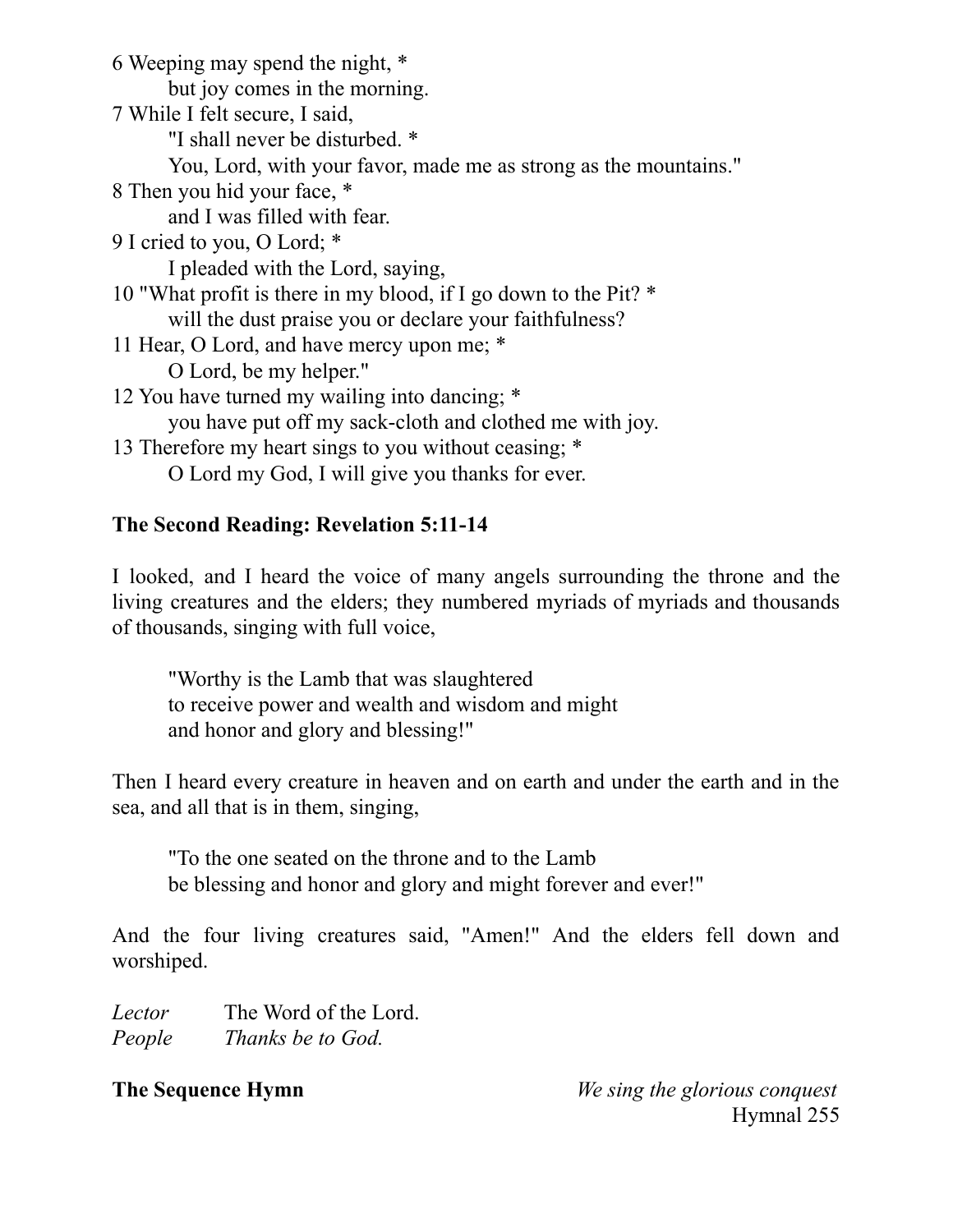### **The Holy Gospel: John 21:1-19**

*Celebrant* The Holy Gospel of our Lord Jesus Christ according to John. *People* Glory to you, Lord Christ.

Jesus showed himself again to the disciples by the Sea of Tiberias; and he showed himself in this way. Gathered there together were Simon Peter, Thomas called the Twin, Nathanael of Cana in Galilee, the sons of Zebedee, and two others of his disciples. Simon Peter said to them, "I am going fishing." They said to him, "We will go with you." They went out and got into the boat, but that night they caught nothing.

Just after daybreak, Jesus stood on the beach; but the disciples did not know that it was Jesus. Jesus said to them, "Children, you have no fish, have you?" They answered him, "No." He said to them, "Cast the net to the right side of the boat, and you will find some." So they cast it, and now they were not able to haul it in because there were so many fish. That disciple whom Jesus loved said to Peter, "It is the Lord!" When Simon Peter heard that it was the Lord, he put on some clothes, for he was naked, and jumped into the sea. But the other disciples came in the boat, dragging the net full of fish, for they were not far from the land, only about a hundred yards off.

When they had gone ashore, they saw a charcoal fire there, with fish on it, and bread. Jesus said to them, "Bring some of the fish that you have just caught." So Simon Peter went aboard and hauled the net ashore, full of large fish, a hundred fifty-three of them; and though there were so many, the net was not torn. Jesus said to them, "Come and have breakfast." Now none of the disciples dared to ask him, "Who are you?" because they knew it was the Lord. Jesus came and took the bread and gave it to them, and did the same with the fish. This was now the third time that Jesus appeared to the disciples after he was raised from the dead.

When they had finished breakfast, Jesus said to Simon Peter, "Simon son of John, do you love me more than these?" He said to him, "Yes, Lord; you know that I love you." Jesus said to him, "Feed my lambs." A second time he said to him, "Simon son of John, do you love me?" He said to him, "Yes, Lord; you know that I love you." Jesus said to him, "Tend my sheep." He said to him the third time, "Simon son of John, do you love me?" Peter felt hurt because he said to him the third time, "Do you love me?" And he said to him, "Lord, you know everything; you know that I love you." Jesus said to him, "Feed my sheep. Very truly, I tell you, when you were younger, you used to fasten your own belt and to go wherever you wished. But when you grow old, you will stretch out your hands, and someone else will fasten a belt around you and take you where you do not wish to go." (He said this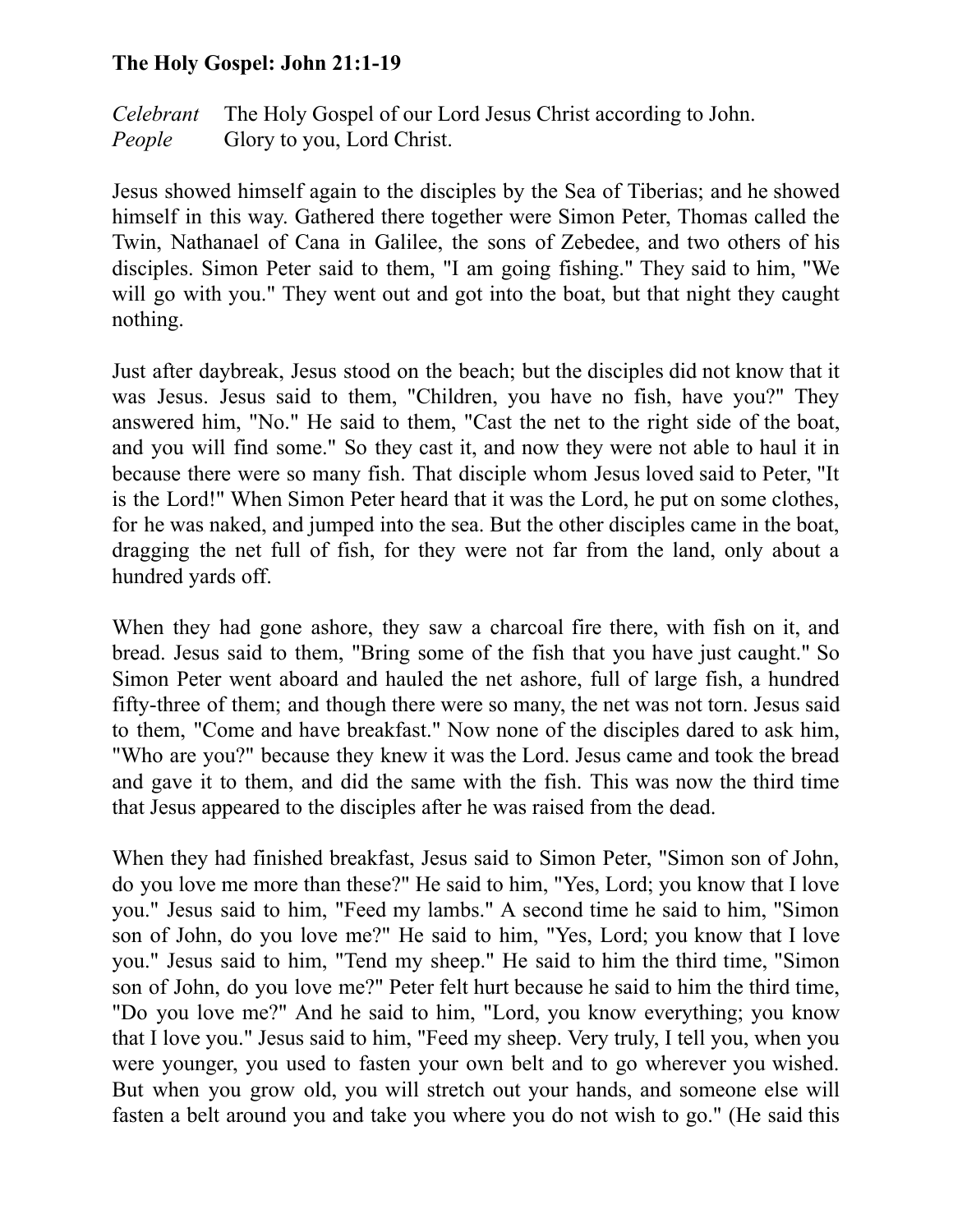to indicate the kind of death by which he would glorify God.) After this he said to him, "Follow me."

*Celebrant* The Gospel of the Lord. *People* Praise to you, Lord Christ.

**The Sermon** The Rev. Hazel Smith Glover

*A period of silence is kept.*

## **The Nicene Creed** BCP 358

### *All say together*

We believe in one God, the Father, the Almighty, maker of heaven and earth, of all that is, seen and unseen.

We believe in one Lord, Jesus Christ, the only Son of God, eternally begotten of the Father, God from God, Light from Light, true God from true God, begotten, not made, of one Being with the Father. Through him all things were made. For us and for our salvation he came down from heaven: by the power of the Holy Spirit he became incarnate from the Virgin Mary, and was made man. For our sake he was crucified under Pontius Pilate; he suffered death and was buried. On the third day he rose again in accordance with the Scriptures; he ascended into heaven and is seated at the right hand of the Father. He will come again in glory to judge the living and the dead, and his kingdom will have no end. We believe in the Holy Spirit, the Lord, the giver of life, who proceeds from the Father and the Son. With the Father and the Son he is worshiped and glorified. He has spoken through the prophets. We believe in one holy catholic and apostolic Church. We acknowledge one baptism for the forgiveness of sins. We look for the resurrection of the dead, and the life of the world to come. Amen.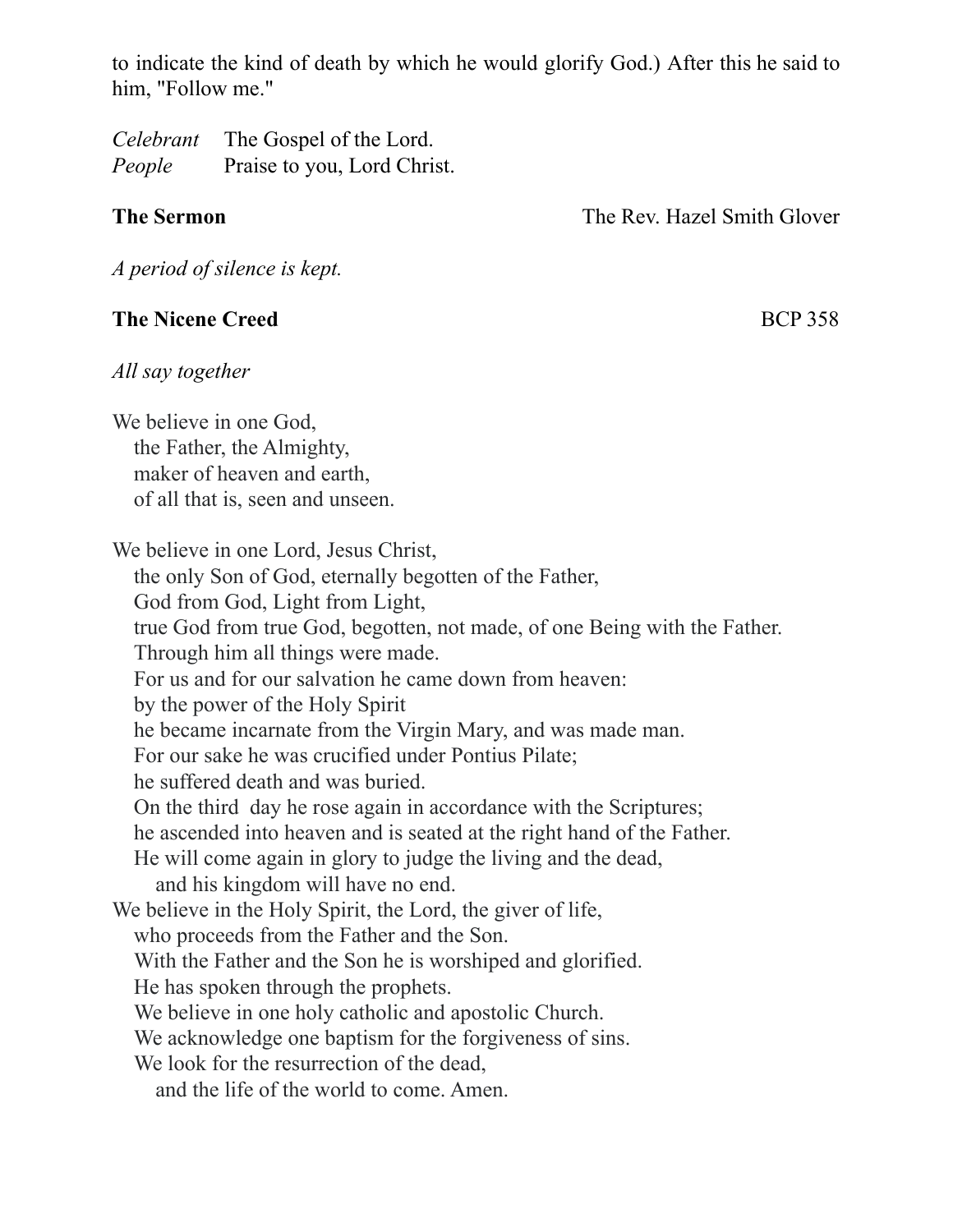## **The Prayers of the People — Form III**

| People | <i>Intercessor</i> Father, we pray for your holy Catholic Church;<br>That we all may be one.                                                                                                                                                    |
|--------|-------------------------------------------------------------------------------------------------------------------------------------------------------------------------------------------------------------------------------------------------|
|        | <i>Intercessor</i> Grant that every member of the Church may truly and humbly serve                                                                                                                                                             |
| People | you;<br>That your Name may be glorified by all people.                                                                                                                                                                                          |
| People | <i>Intercessor</i> We pray for all bishops, priests, and deacons;<br>That they may be faithful ministers of your Word and Sacraments.                                                                                                           |
|        | <i>Intercessor</i> We pray for all who govern and hold authority in the nations of the<br>world;                                                                                                                                                |
| People | That there may be justice and peace on the earth.                                                                                                                                                                                               |
| People | <i>Intercessor</i> Give us grace to do your will in all that we undertake;<br>That our works may find favor in your sight.                                                                                                                      |
| People | <i>Intercessor</i> Have compassion on those who suffer from any grief or trouble;<br>That they may be delivered from their distress.                                                                                                            |
| People | <i>Intercessor</i> Give to the departed eternal rest, especially Doug, Lori.<br>Let light perpetual shine upon them.                                                                                                                            |
| People | Intercessor We praise you for your saints who have entered into joy;<br>May we also come to share in your heavenly kingdom.                                                                                                                     |
|        | <i>Intercessor</i> Let us pray for our own needs and those of others. We pray for those<br>on our prayer list. We give thanks for those who celebrate birthdays<br>this week, especially: Nola, Sydney, Mike, Rusty, Mary Scott, Sam,<br>Betsy. |

*The Celebrant adds a concluding Collect.*

O Lord our God, accept the fervent prayers of your people; in the multitude of your mercies, look with compassion upon us and all who turn to you for help; for you are gracious, O lover of souls, and to you we give glory, Father, Son, and Holy Spirit, now and for ever. Amen.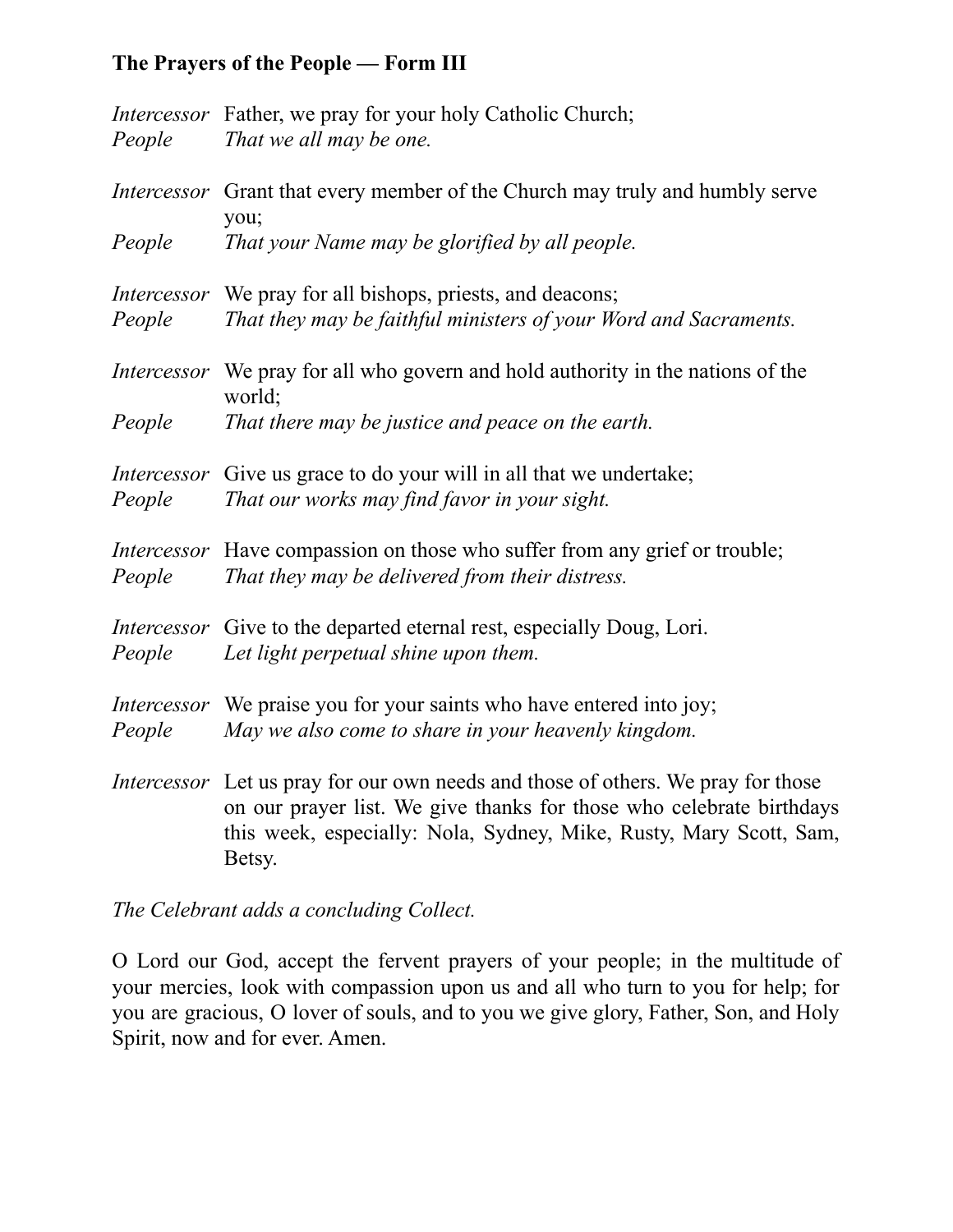### **The Peace**

*Celebrant* The peace of the Lord be always with you. *People* And also with you.

### **Blessings and Thanksgivings**

### **The Holy Communion**

**The Offertory** *Lord, in thy mercy* Felix Mendelssohn

### **The Presentation Hymn** *Ye servants of God*

Hymnal 535

## **The Great Thanksgiving** Eucharistic Prayer A

BCP 361

|           | <i>Celebrant</i> The Lord be with you.     |
|-----------|--------------------------------------------|
|           | People And also with you.                  |
|           | <i>Celebrant</i> Lift up your hearts.      |
|           | People We lift them to the Lord.           |
| Celebrant | Let us give thanks to the Lord our God.    |
| People    | It is right to give him thanks and praise. |

It is right, and a good and joyful thing, always and everywhere to give thanks to you, Father Almighty, Creator of heaven and earth. But chiefly are we bound to praise you for the glorious resurrection of your Son Jesus Christ our Lord; for he is the true Paschal Lamb, who was sacrificed for us, and has taken away the sin of the world. By his death he has destroyed death, and by his rising to life again he has won for us everlasting life. Therefore we praise you, joining our voices with Angels and Archangels and with all the company of heaven, who for ever sing this hymn to proclaim the glory of your Name:

**The Sanctus** Hymnal S 128

Holy and gracious Father: In your infinite love you made us for yourself; and, when we had fallen into sin and become subject to evil and death, you, in your mercy, sent Jesus Christ, your only and eternal Son, to share our human nature, to live and die as one of us, to reconcile us to you, the God and Father of all. He stretched out his arms upon the cross, and offered himself in obedience to your will, a perfect sacrifice for the whole world.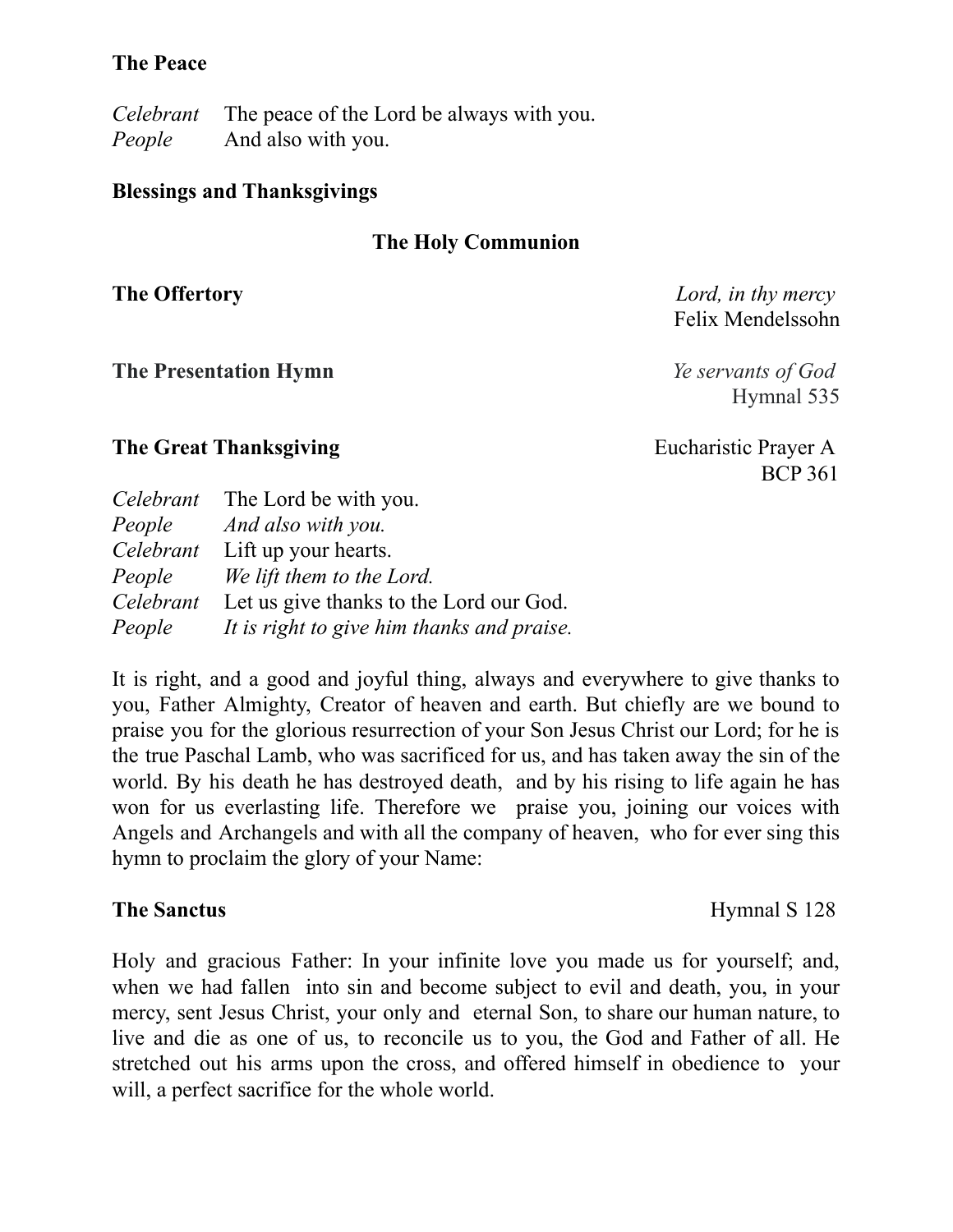On the night he was handed over to suffering and death, our Lord Jesus Christ took bread; and when he had given thanks to you, he broke it, and gave it to his disciples, and said, "Take, eat: This is my Body, which is given for you. Do this for the remembrance of me." After supper he took the cup of wine; and when he had given thanks, he gave it to them, and said, "Drink this, all of you: This is my Blood of the new Covenant, which is shed for you for the forgiveness of sins. Whenever you drink it, do this for the remembrance of me."

Therefore we proclaim the mystery of faith:

*Celebrant and People*

**Christ has died. Christ is risen. Christ will come again.**

### *The Celebrant continues*

We celebrate the memorial of our redemption, O Father, in this sacrifice of praise and thanksgiving. Recalling his death, resurrection, and ascension, we offer you these gifts. Sanctify them by your Holy Spirit to be for your people the Body and Blood of your Son, the holy food and drink of new and unending life in him. Sanctify us also that we may faithfully receive this holy Sacrament, and serve you in unity, constancy, and peace; and at the last day bring us with all your saints into the joy of your eternal kingdom. All this we ask through your Son Jesus Christ. By him, and with him, and in him, in the unity of the Holy Spirit all honor and glory is yours, Almighty Father, now and for ever.



*The Celebrant then continues*

And now, as our Savior Christ has taught us, we are bold to say,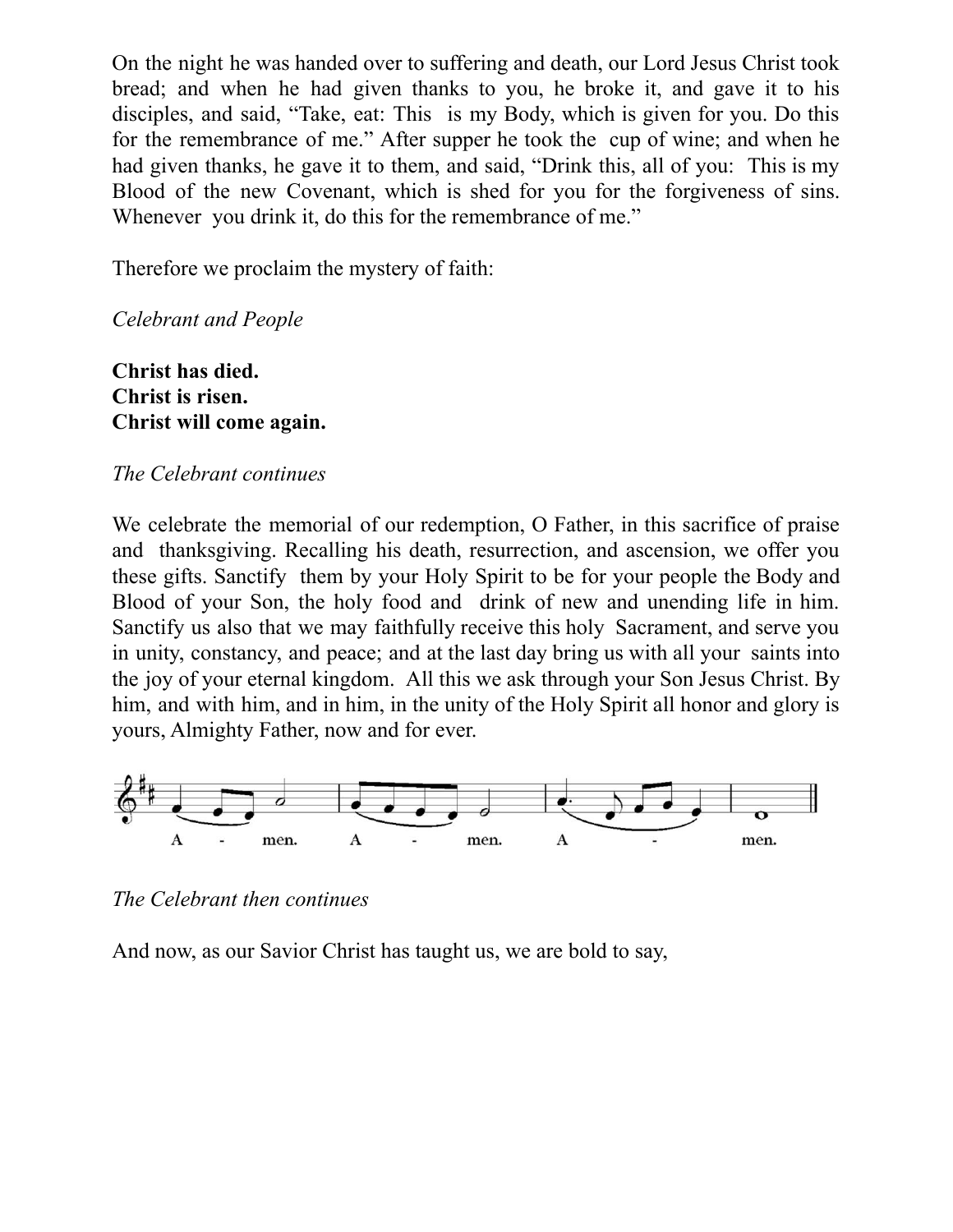### *People and Celebrant*

Our Father, who art in heaven, hallowed be thy Name, thy kingdom come, thy will be done, on earth as it is in heaven. Give us this day our daily bread. And forgive us our trespasses, as we forgive those who trespass against us. And lead us not into temptation, but deliver us from evil. For thine is the kingdom, and the power, and the glory, for ever and ever. Amen.

## **The Breaking of the Bread**

*A period of silence is kept.*

*Celebrant* Alleluia. Christ our Passover is sacrificed for us; *People* Therefore let us keep the feast. Alleluia.

### **The Fraction Anthem** Hymnal S 154

*Facing the people, the Celebrant says the following Invitation*

The Gifts of God for the People of God.

*Holy Communion is of ered via the common cup for sipping or intinction (dipping the wafer into the wine). Gluten-free wafers are available at the side altar.*

**The Communion Anthem** *As we gather at your table*

K. Lee Scott

**The Communion Hymn** *Come, risen Lord*

Hymnal 305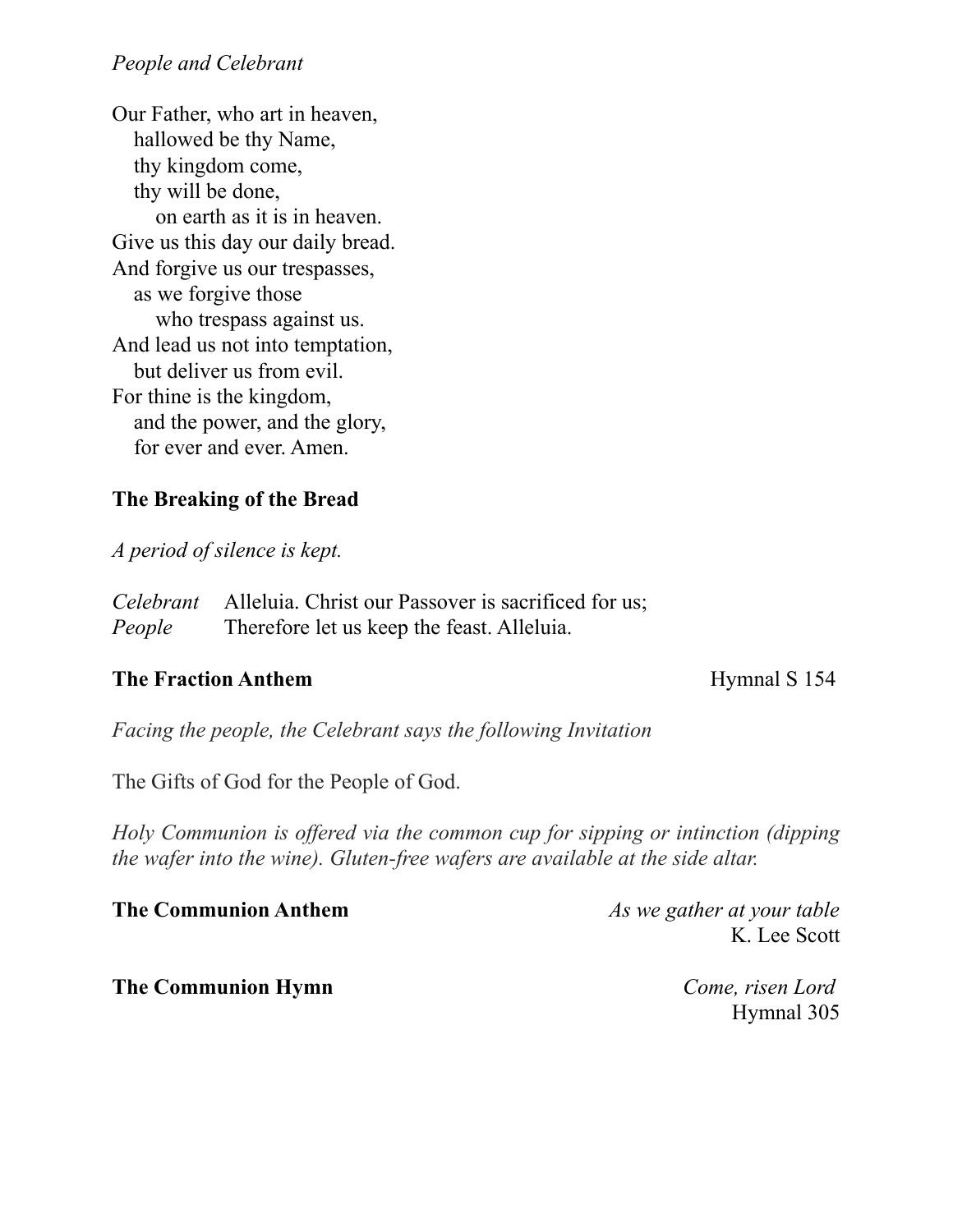### **The Post Communion Prayer**

*Celebrant* Let us pray.

### *Celebrant and People*

Eternal God, heavenly Father, you have graciously accepted us as living members of your Son our Savior Jesus Christ, and you have fed us with spiritual food in the Sacrament of his Body and Blood. Send us now into the world in peace, and grant us strength and courage to love and serve you with gladness and singleness of heart; through Christ our Lord. *Amen.*

### **The Blessing**

| <b>The Closing Hymn</b> | <i>Alleluia!</i> Sing to Jesus                                                                                |
|-------------------------|---------------------------------------------------------------------------------------------------------------|
| <b>The Dismissal</b>    | Hymnal 460                                                                                                    |
|                         | <i>Celebrant</i> Let us go forth into the world, rejoicing in the power of the Spirit.<br>Alleluia, alleluia. |

*People Thanks be to God. Alleluia, alleluia.*

*The altar flowers are given to the glory of God by Cathy and David Sandlin, in honor of the birthdays of Mikayla and Sydney Pape.*

### **SERVICE PARTICIPANTS**

| Frankey Henderson                               |
|-------------------------------------------------|
| Daryl Jones, Tony King                          |
| Carolyn Masters, Bob Heaberlin, Heather Turner  |
| Katie McBride-Newman                            |
| Lily Hopkins (1st),                             |
| Jude or Lanie Mae Henderson (2nd)               |
| Mary Huskison (Banner)                          |
| Zachary Reynolds, Jaden Reynolds (Torchbearers) |
|                                                 |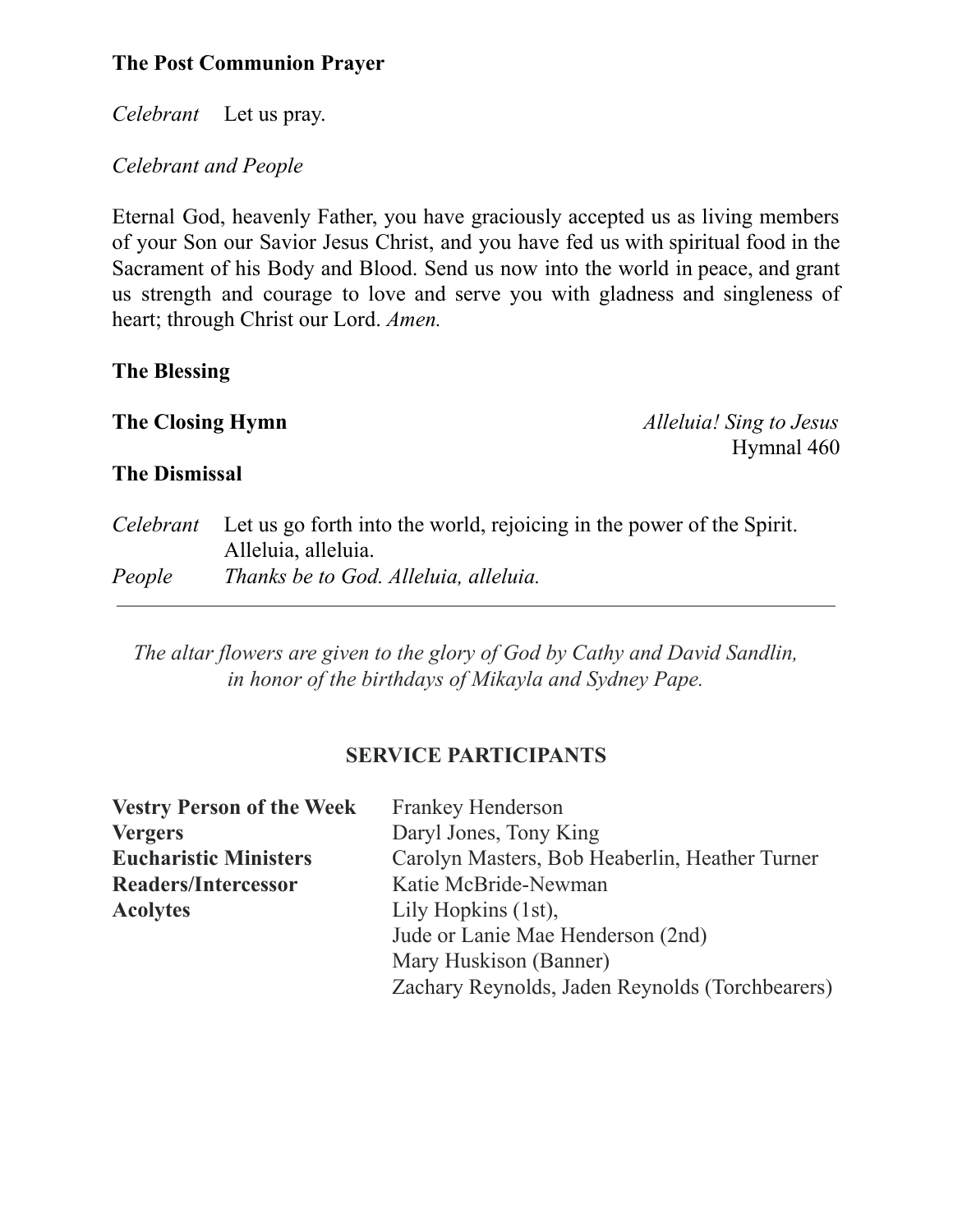## *Remember in your Prayers*

A Prayer for Love: (From the Daughters of the King) Bless us with Love, O Merciful God; That we may love as you love. That we may show patience, tolerance, kindness, caring and love to all. Bless us with your love.

We pray for those with timely concerns: Brink Howard, Rena McMichael, Michael Coxand, Steven Stellen, Marcia Mack, Vashti Ravenell, Gavin Stuart and family, Heather Pennell-Glover, Anne Murphy, Quinn Harrison, Jason Allen, Ethan Page, Luke Bourneuf, Ruthie Stewart, Don Jones, Scott Cummins, Karol Lamb, Marvin Simpson, Stephanie Grendzinski, Joseph Bagwell, Amanda and Emersyn Taylor, Phoebe Kohler, Josephine Warwick.

We pray for those with ongoing concerns: Malcolm Velasca, Kiran Force, Alice Magnan, Annie Bulford, Margaret Crary, Trina Hall, Tyler Chapman, Anna Endres, Kimberly Leitch, Bo Warren, Brittany Jones, Ralph Hajosy, John Cummins, Carol Paschal, Megan Morgan, Jeni Massenburg, Ivy Roman.

We pray for the members of the Vestry: Renee, Mark, Nicole, Philip, Frankey, Polly, Tony, Marianne, Virginia, and for the Staff: Hazel, Mason, Dawn, Elisabeth, Mary Margaret, Cole, Kimberly.

We pray for members of our armed services and their families: Phil Kearney, Kevin Bradley, Joe Clay, Tom Choate, Linda Boyce, Dariel Johnson, Sean McGraw, Steven Puckett, Bill Tudor, Jr., Scott Woodward, Luke White, Tommy White, Zach Simkins, Jacob Britt, Morgen Davis, Luke Eason, Michael Rafferty, David Norwood, Arron Essex, Adam Harrison, Sam Vermilyea, Charles Mathews, Cameron Everett, Lanier Sealy, Beau Massenburg.

We give thanks for the lives of those celebrating birthdays this week: Nola Anderson, Sydney Pape, Mike Gallagher, Rusty Martin, Mary Scott Fabrizi, Sam Candler, Betsy Candler.

We pray for those who have died: The Rev. Doug Coil, The Rev. Lori Lowe. *Rest eternal grant to them, O Lord, and let light perpetual shine upon them. Amen.*